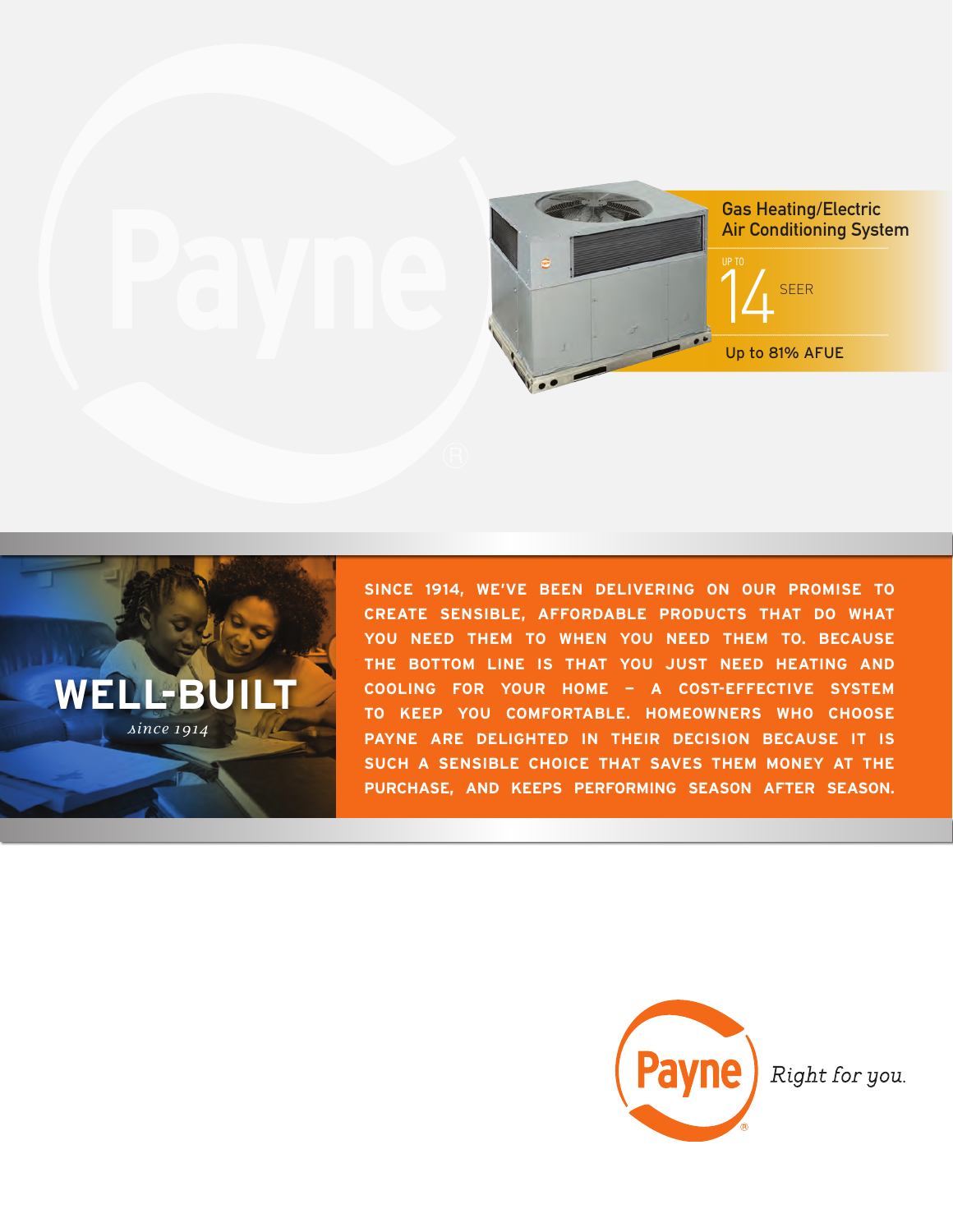### *The Well-Built Warranty.*

*Every packaged comfort system we build is covered with a 10-year parts limited warranty.\* This warranty applies to the original owner of the properly registered product. Heat exchanger carries a 20-year parts limited warranty.* 

10 YEAR

 parts limited warranty\*

### *Visit payne.com for details.*

## **OUR PROMISE WHAT IS SEER and AFUE?**

*Like a car's mpg, SEER (Seasonal Energy Efficiency Ratio) is the measure of cooling efficiency for a cooling system. It tells you how much heat is removed from your home in relation to how many watts per hour it takes to reach your set comfort level. To give you an example, the minimum SEER level for cooling operation in the U.S. is now 14. Payne offers models that exceed that, giving you even better efficiency.*

*AFUE (Annual Fuel Utilization Efficiency) is the measure of fuel efficiency for heating operation. It tells you what percentage of consumed heating fuel, on average, actually goes into heating your home. For example, for each \$1.00 of heating fuel that the Payne PY4G uses, up to 81% (or up to \$.81) is used, on average, to actually heat your home. The higher the number the better, because when you waste energy you waste money.*

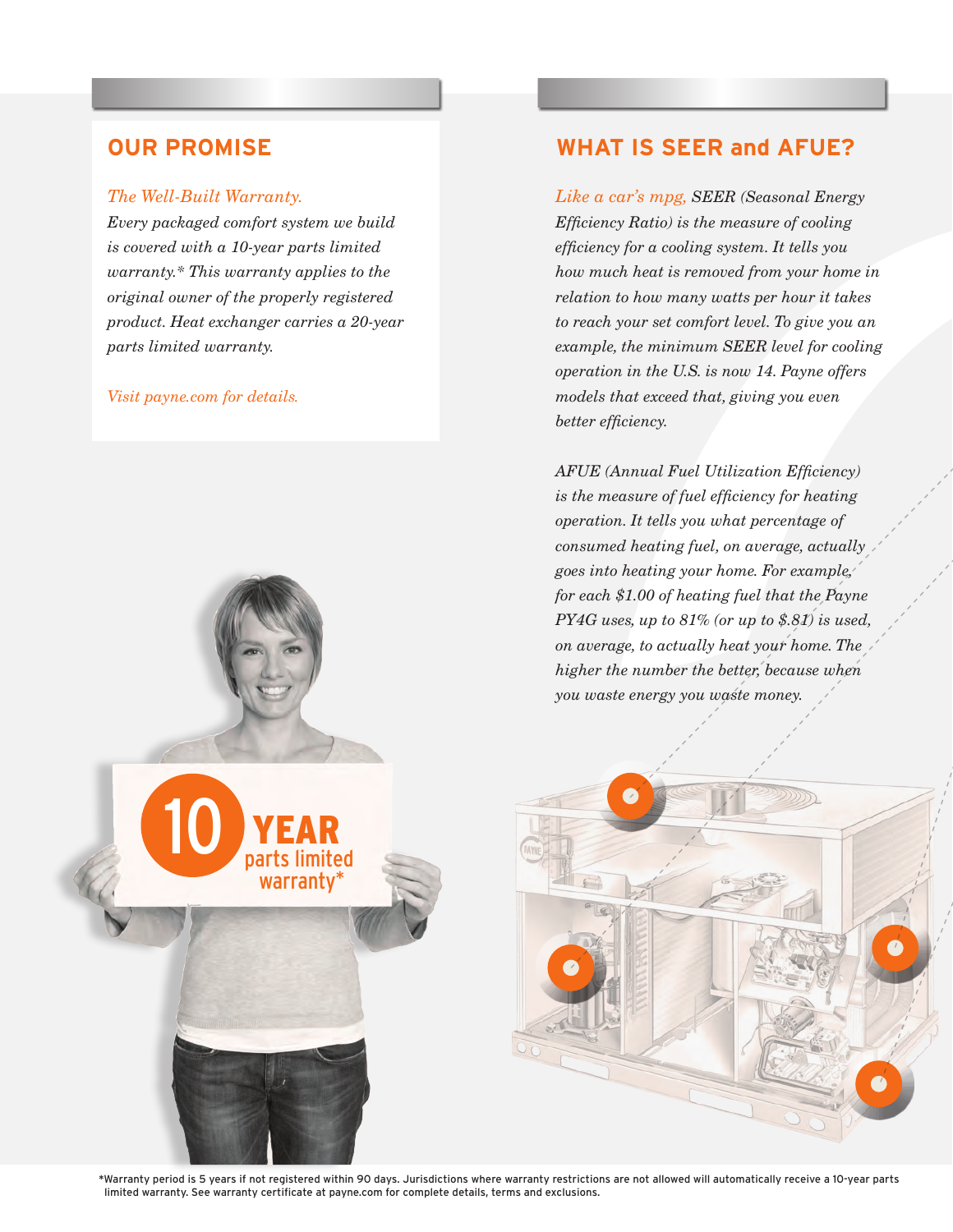

*When you purchase Payne products, you will soon find out why they are right for you. Our packaged gas heating/electric air conditioning systems aren't just affordable – they're built to perform. And since packaged systems operate entirely outdoors, all components are designed for durability.*

- **Lasting protection** Exterior cabinetry is coated with a rugged baked-on enamel finish to provide scratch and corrosion resistance.
- **2** Reliable R-410A compressor You want the most important part of the entire unit to stay running strong, right? With built–in protective features, our compressor operates quietly and reliably for years of cooling comfort.
- **3 Efficient heating** *—* Our Turbo-Tubular™ heat exchanger optimizes heat transfer from the unit. Before warm air is delivered to your living spaces, heated gases make multiple passes for increased efficiency. Plus, a tough, corrosion-resistant aluminum coating on the heat exchanger provides longer life.
- **5olid foundation** Our durable, composite base features outstanding drainage to help inhibit mold, algae, and bacterial growth. Outside, metal base rails provide added stability, plus easier handling and rigging for the dealer.

# **PEACE OF MIND PACKAGED GAS HEATING/ELECTRIC AIR CONDITIONING SYSTEM**

### **ENVIRONMENTALLY-SOUND R-410A**

This packaged gas heating/electric air conditioning system uses the EPA-approved and chlorine-free R-410A refrigerant, an environmentally-sound alternative to R-22, for minimal effect on the Earth's ozone layer.



*For homes that are designed to use packaged units, these models have both the interior and exterior components of traditional split-system products combined in one outdoor unit.*

### **For California Residents:**

For installation in SCAQMD only: Model PY4G does not meet the SCAQMD Rule 1111 14 ng/J NOx emission limit, and thus is subject to a mitigation fee of up to \$450.

This product is not eligible for the Clean Air Furnace Rebate Program: www.CleanAirFurnaceRebate.com.